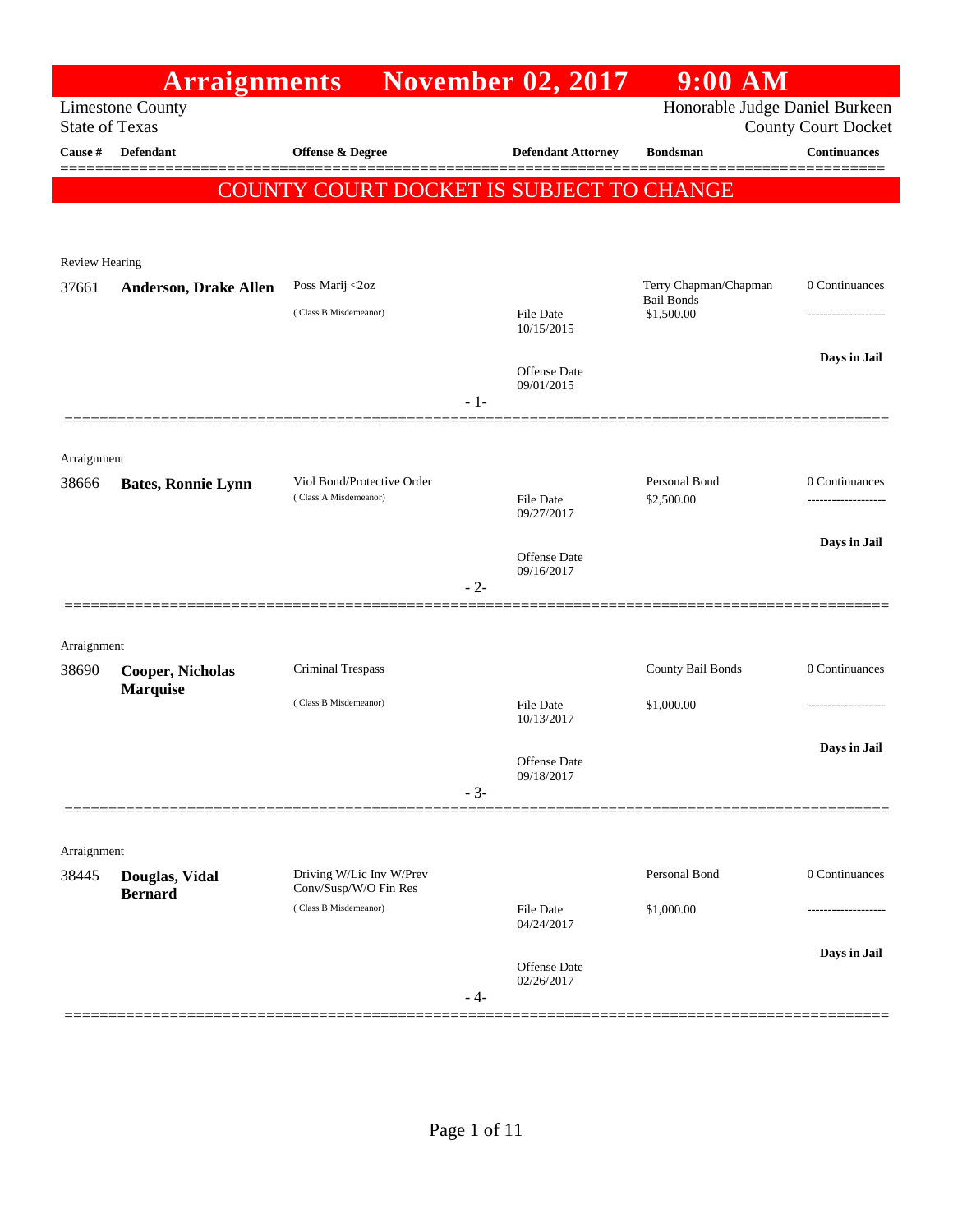|                       | <b>Arraignments</b>           |                                                      | <b>November 02, 2017</b>       | $9:00$ AM                      |                            |
|-----------------------|-------------------------------|------------------------------------------------------|--------------------------------|--------------------------------|----------------------------|
| <b>State of Texas</b> | <b>Limestone County</b>       |                                                      |                                | Honorable Judge Daniel Burkeen | <b>County Court Docket</b> |
| Cause #               | Defendant                     | Offense & Degree                                     | <b>Defendant Attorney</b>      | <b>Bondsman</b>                | <b>Continuances</b>        |
|                       |                               | COUNTY COURT DOCKET IS SUBJECT TO CHANGE             |                                |                                |                            |
|                       |                               |                                                      |                                |                                |                            |
| Arraignment           |                               |                                                      |                                |                                |                            |
| 38594                 | Douglas, Vidal                | Bail Jumping And Fail To Appear                      |                                | EZ Out Bail Bonds              | 0 Continuances             |
|                       | <b>Bernard</b>                | (Class A Misdemeanor)                                | File Date<br>08/10/2017        | \$2,000.00                     | -----------------          |
|                       |                               | $-5-$                                                | Offense Date<br>08/03/2017     |                                | Days in Jail               |
| Arraignment           |                               |                                                      |                                |                                |                            |
| 38685                 | Doyle, James Chad             | Driving W/Lic Inv W/Prev                             |                                | Personal Bond                  | 0 Continuances             |
|                       |                               | Conv/Susp/W/O Fin Res<br>(Class B Misdemeanor)       | File Date<br>10/13/2017        | \$500.00                       | ------------------         |
|                       |                               |                                                      |                                |                                | Days in Jail               |
|                       |                               | - 6-                                                 | Offense Date<br>09/18/2017     |                                |                            |
|                       |                               |                                                      |                                |                                |                            |
| Arraignment           |                               |                                                      |                                |                                |                            |
| 38686                 | <b>Glover, Donjur Lacelle</b> | Theft Prop >= $$750<$2,500$<br>(Class A Misdemeanor) | File Date                      |                                | 0 Continuances             |
|                       |                               |                                                      | 10/13/2017                     |                                | Days in Jail               |
|                       |                               |                                                      | Offense Date<br>11/25/2016     |                                |                            |
|                       |                               | $-7-$                                                |                                |                                |                            |
| Arraignment           |                               |                                                      |                                |                                |                            |
| 38687                 | <b>Glover, Donjur Lacelle</b> | Theft Prop >=\$100<\$750<br>(Class B Misdemeanor)    |                                |                                | 0 Continuances             |
|                       |                               |                                                      | <b>File Date</b><br>10/13/2017 |                                | ------------------         |
|                       |                               |                                                      | Offense Date                   |                                | Days in Jail               |
|                       |                               | $-8-$                                                | 11/19/2016                     |                                |                            |
|                       |                               |                                                      |                                |                                |                            |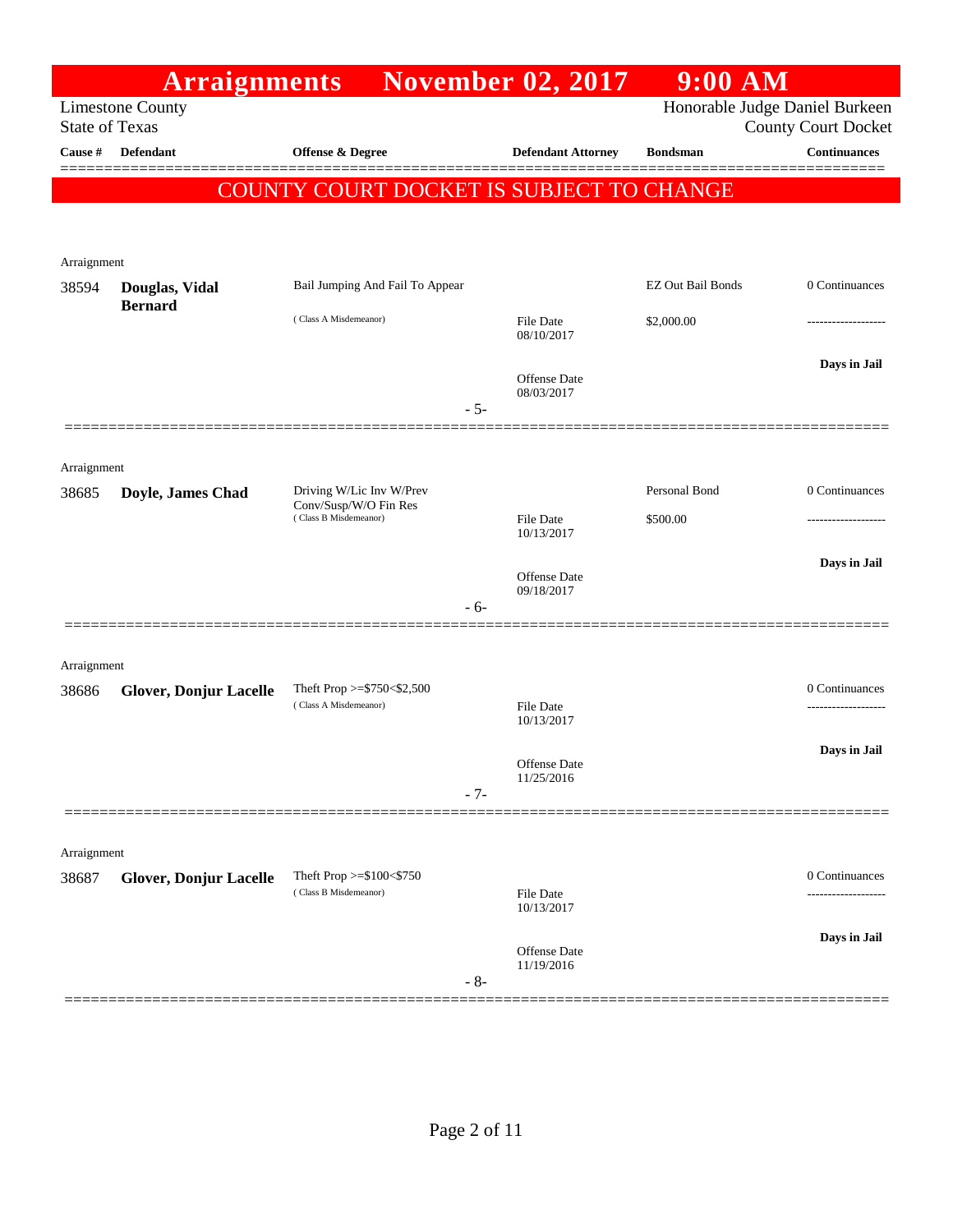|                       | <b>Arraignments</b>               |                                             | <b>November 02, 2017</b>          | $9:00$ AM                      |                            |
|-----------------------|-----------------------------------|---------------------------------------------|-----------------------------------|--------------------------------|----------------------------|
| <b>State of Texas</b> | <b>Limestone County</b>           |                                             |                                   | Honorable Judge Daniel Burkeen | <b>County Court Docket</b> |
| Cause #               | <b>Defendant</b>                  | Offense & Degree                            | <b>Defendant Attorney</b>         | <b>Bondsman</b>                | <b>Continuances</b>        |
|                       |                                   | COUNTY COURT DOCKET IS SUBJECT TO CHANGE    |                                   |                                |                            |
|                       |                                   |                                             |                                   |                                |                            |
|                       |                                   |                                             |                                   |                                |                            |
| Arraignment<br>38136  | Howell, Michael                   | Driving While Intoxicated Bac >=0.15        |                                   | County Bail Bonds              | 0 Continuances             |
|                       | <b>Stanley</b>                    | (Class A Misdemeanor)                       | <b>File Date</b>                  | \$3,000.00                     | ------------------         |
|                       |                                   |                                             | 08/17/2016                        |                                |                            |
|                       |                                   |                                             | Offense Date                      |                                | Days in Jail               |
|                       |                                   | $-9-$                                       | 07/27/2016                        |                                |                            |
|                       |                                   |                                             |                                   |                                |                            |
| Arraignment           |                                   |                                             |                                   |                                |                            |
| 38689                 | Jackson, Jayland                  | Poss Marij <2oz                             |                                   | County Bail Bonds              | 0 Continuances             |
|                       | Jamar                             | (Class B Misdemeanor)                       | <b>File Date</b>                  | \$2,000.00                     | -----------------          |
|                       |                                   |                                             | 10/13/2017                        |                                |                            |
|                       |                                   |                                             | Offense Date<br>08/05/2017        |                                | Days in Jail               |
|                       |                                   | $-10-$                                      |                                   |                                |                            |
|                       |                                   |                                             |                                   |                                |                            |
| Arraignment           |                                   |                                             |                                   |                                |                            |
| 38688                 | Jarvis, Randall<br><b>Dewayne</b> | Poss Marij <2oz                             |                                   | County Bail Bonds              | 0 Continuances             |
|                       |                                   | (Class B Misdemeanor)                       | <b>File Date</b><br>10/13/2017    | \$1,000.00                     | .                          |
|                       |                                   |                                             |                                   |                                | Days in Jail               |
|                       |                                   |                                             | <b>Offense Date</b><br>09/19/2017 |                                |                            |
|                       |                                   | $-11-$                                      |                                   |                                |                            |
|                       |                                   |                                             |                                   |                                |                            |
| Arraignment           |                                   | Terroristic Threat Causes Of Fear           | Reed, Justin                      | Personal Bond                  | 0 Continuances             |
| 38696                 | <b>Jennings, Larry Wade</b>       | <b>Imminet SBI</b><br>(Class B Misdemeanor) | <b>File Date</b>                  | \$1,500.00                     |                            |
|                       |                                   |                                             | 10/13/2017                        |                                |                            |
|                       |                                   |                                             | Offense Date                      |                                | Days in Jail               |
|                       |                                   | $-12-$                                      | 09/14/2017                        |                                |                            |
|                       |                                   |                                             |                                   |                                |                            |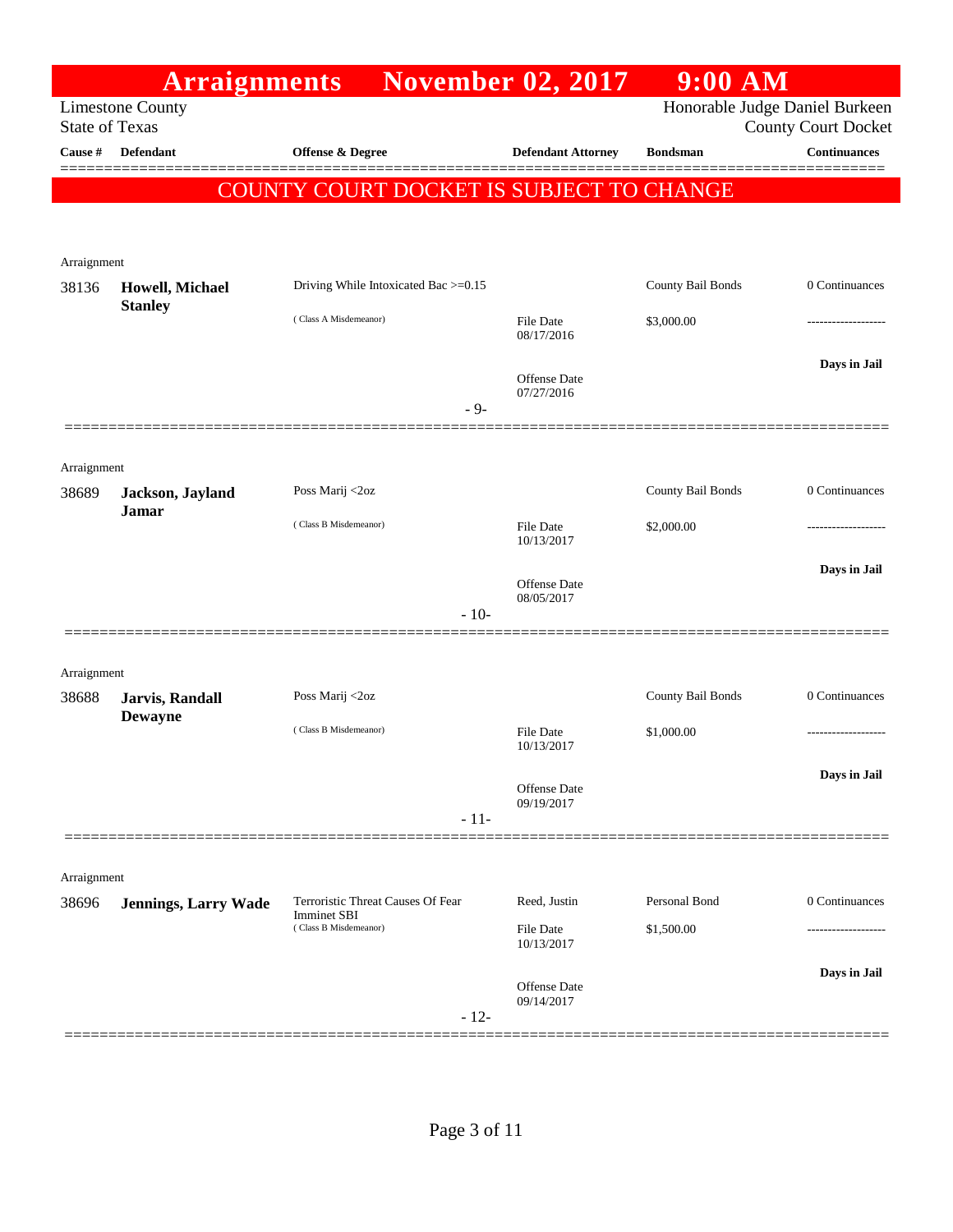|                       | <b>Arraignments</b>               |                                                |        | <b>November 02, 2017</b>       | $9:00$ AM         |                                                              |
|-----------------------|-----------------------------------|------------------------------------------------|--------|--------------------------------|-------------------|--------------------------------------------------------------|
| <b>State of Texas</b> | <b>Limestone County</b>           |                                                |        |                                |                   | Honorable Judge Daniel Burkeen<br><b>County Court Docket</b> |
| Cause #               | <b>Defendant</b>                  | <b>Offense &amp; Degree</b>                    |        | <b>Defendant Attorney</b>      | <b>Bondsman</b>   | <b>Continuances</b>                                          |
|                       |                                   | COUNTY COURT DOCKET IS SUBJECT TO CHANGE       |        |                                |                   |                                                              |
|                       |                                   |                                                |        |                                |                   |                                                              |
|                       |                                   |                                                |        |                                |                   |                                                              |
| Arraignment<br>38695  | Lawler, Lisa Michelle             | Driving W/Lic Inv W/Prev                       |        |                                | County Bail Bonds | 0 Continuances                                               |
|                       |                                   | Conv/Susp/W/O Fin Res<br>(Class B Misdemeanor) |        | <b>File Date</b><br>10/13/2017 | \$2,000.00        |                                                              |
|                       |                                   |                                                |        | <b>Offense</b> Date            |                   | Days in Jail                                                 |
|                       |                                   |                                                | $-13-$ | 08/11/2017                     |                   |                                                              |
|                       |                                   |                                                |        |                                |                   |                                                              |
| Arraignment           |                                   |                                                |        |                                |                   |                                                              |
| 38684                 | Martinez, Eric                    | Assault Causes Bodily Injury Family<br>Member  |        |                                | County Bail Bonds | 0 Continuances                                               |
|                       | <b>Maurice</b>                    | (Class A Misdemeanor)                          |        | <b>File Date</b><br>10/13/2017 | \$3,000.00        | ---------------                                              |
|                       |                                   |                                                |        | <b>Offense</b> Date            |                   | Days in Jail                                                 |
|                       |                                   |                                                | $-14-$ | 09/06/2017                     |                   |                                                              |
|                       |                                   |                                                |        |                                |                   |                                                              |
| Review Hearing        |                                   |                                                |        |                                |                   |                                                              |
| 38341                 | Middleton, Todd<br>Orlando        | Poss Cs Pg $3 < 28g$                           |        | Benjie Reed                    | Reed, Benjie      | 0 Continuances                                               |
|                       |                                   | (Class A Misdemeanor)                          |        | <b>File Date</b><br>01/26/2017 | \$3,000.00        |                                                              |
|                       |                                   |                                                |        | Offense Date                   |                   | Days in Jail                                                 |
|                       |                                   |                                                | $-15-$ | 12/14/2016                     |                   |                                                              |
|                       |                                   |                                                |        |                                |                   |                                                              |
| Arraignment           |                                   |                                                |        |                                |                   |                                                              |
| 37884                 | Mooney, Michael<br><b>Patrick</b> | Assault Causes Bodily Injury Family<br>Member  |        |                                | County Bail Bonds | 0 Continuances                                               |
|                       |                                   | (Class A Misdemeanor)                          |        | <b>File Date</b><br>03/29/2016 | \$10,000.00       |                                                              |
|                       |                                   |                                                |        | <b>Offense Date</b>            |                   | Days in Jail                                                 |
|                       |                                   |                                                | $-16-$ | 01/14/2016                     |                   |                                                              |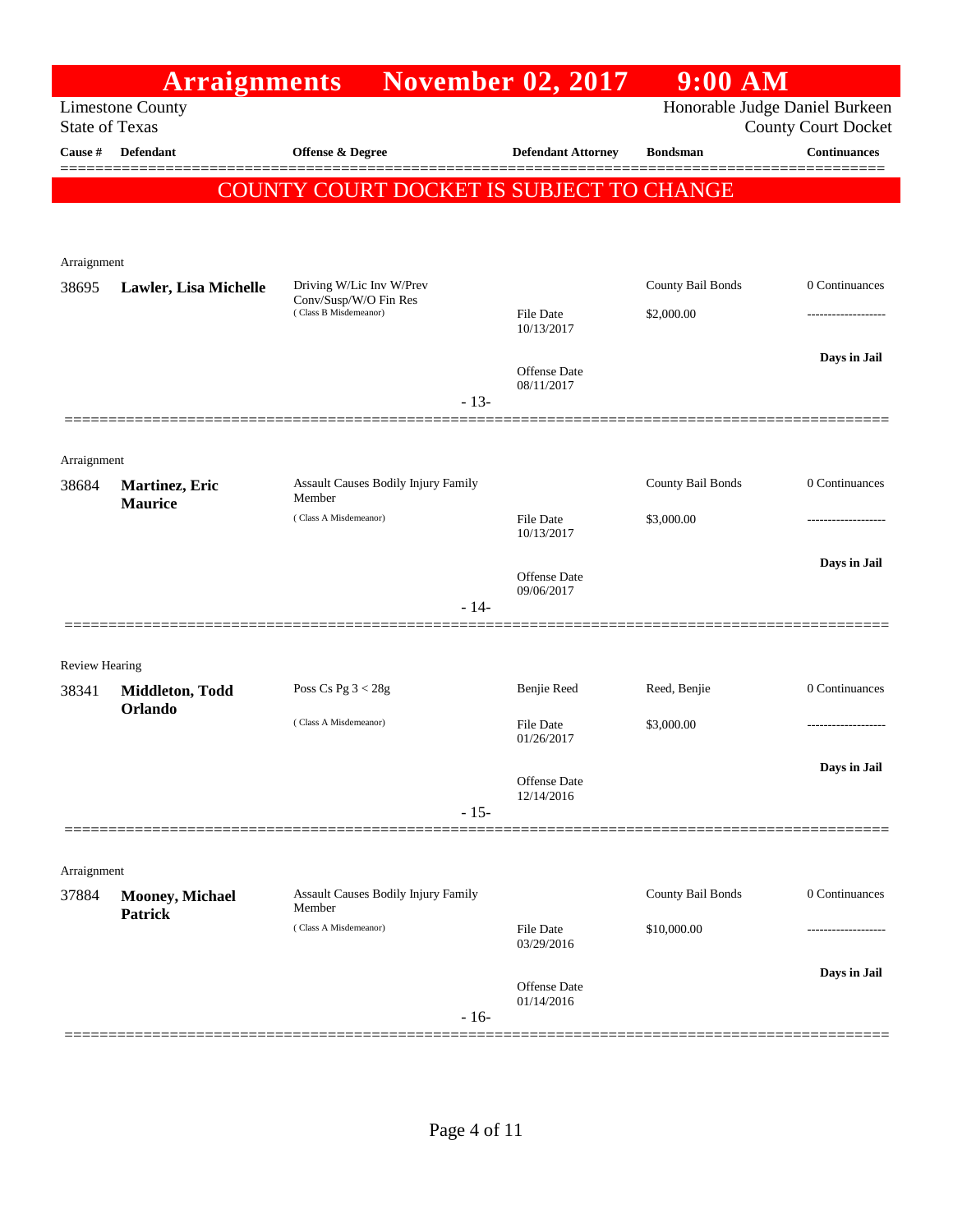|                       | <b>Arraignments</b>         |                                                   | <b>November 02, 2017</b>       | $9:00$ AM           |                                                              |
|-----------------------|-----------------------------|---------------------------------------------------|--------------------------------|---------------------|--------------------------------------------------------------|
| <b>State of Texas</b> | <b>Limestone County</b>     |                                                   |                                |                     | Honorable Judge Daniel Burkeen<br><b>County Court Docket</b> |
| Cause #               | <b>Defendant</b>            | <b>Offense &amp; Degree</b>                       | <b>Defendant Attorney</b>      | <b>Bondsman</b>     | <b>Continuances</b>                                          |
|                       |                             | COUNTY COURT DOCKET IS SUBJECT TO CHANGE          |                                |                     |                                                              |
|                       |                             |                                                   |                                |                     |                                                              |
| Arraignment           |                             |                                                   |                                |                     |                                                              |
| 37672                 | Pendergrass, Jason          | Occupational License/Violation                    | Starr, Kent W                  | Personal Bond       | 0 Continuances                                               |
|                       | Frank                       | (Class B Misdemeanor)                             | File Date<br>10/16/2015        | \$1,500.00          |                                                              |
|                       |                             | $-17-$                                            | Offense Date<br>09/16/2015     |                     | Days in Jail                                                 |
|                       |                             |                                                   |                                |                     |                                                              |
| Arraignment           |                             |                                                   |                                |                     |                                                              |
| 37711                 | Pendergrass, Jason<br>Frank | Bail Jumping And Fail To Appear                   | Starr, Kent W                  |                     | 0 Continuances                                               |
|                       |                             | (Class A Misdemeanor)                             | File Date<br>11/13/2015        |                     |                                                              |
|                       |                             | $-18-$                                            | Offense Date<br>11/05/2015     |                     | Days in Jail                                                 |
|                       |                             |                                                   |                                |                     |                                                              |
| <b>Status Hearing</b> |                             |                                                   |                                |                     |                                                              |
| 38261                 | Perry, Brandon Jocole       | Driving W/Lic Inv W/Prev<br>Conv/Susp/W/O Fin Res |                                | Personal Bond       | 0 Continuances                                               |
|                       |                             | (Class B Misdemeanor)                             | <b>File Date</b><br>11/29/2016 | \$1,000.00          | ------------------                                           |
|                       |                             |                                                   |                                |                     | Days in Jail                                                 |
|                       |                             |                                                   | Offense Date<br>10/02/2016     |                     |                                                              |
|                       |                             | $-19-$                                            |                                |                     |                                                              |
| Arraignment           |                             |                                                   |                                |                     |                                                              |
| 38408                 | Perry, Brandon Jocole       | Bail Jumping And Fail To Appear                   |                                | Freebird Bail Bonds | 0 Continuances                                               |
|                       |                             | (Class A Misdemeanor)                             | <b>File Date</b><br>03/22/2017 | \$2,000.00          | --------------                                               |
|                       |                             |                                                   | Offense Date                   |                     | Days in Jail                                                 |
|                       |                             | $-20-$                                            | 03/15/2017                     |                     |                                                              |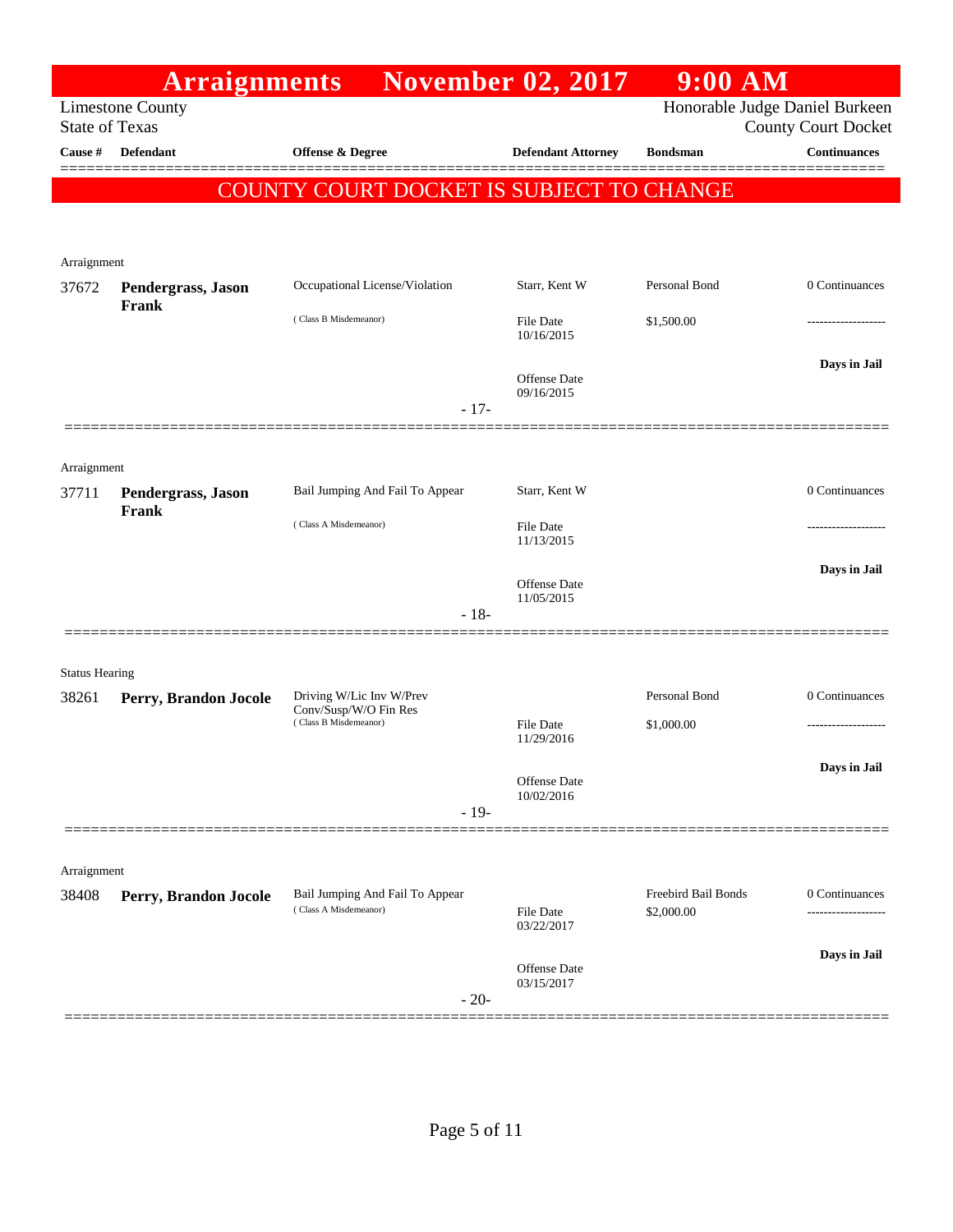|                                  | <b>Arraignments</b>     |                                                          | <b>November 02, 2017</b>       | $9:00$ AM                        |                                                   |
|----------------------------------|-------------------------|----------------------------------------------------------|--------------------------------|----------------------------------|---------------------------------------------------|
|                                  | <b>Limestone County</b> |                                                          |                                |                                  | Honorable Judge Daniel Burkeen                    |
| <b>State of Texas</b><br>Cause # | <b>Defendant</b>        |                                                          |                                | <b>Bondsman</b>                  | <b>County Court Docket</b><br><b>Continuances</b> |
|                                  |                         | <b>Offense &amp; Degree</b>                              | <b>Defendant Attorney</b>      |                                  | ▆▆▅▅▅▅                                            |
|                                  |                         | COUNTY COURT DOCKET IS SUBJECT TO CHANGE                 |                                |                                  |                                                   |
|                                  |                         |                                                          |                                |                                  |                                                   |
| <b>Status Hearing</b>            |                         |                                                          |                                |                                  |                                                   |
| 38356                            | Porter, Ruel Mack       | Theft Prop >=\$100<\$750                                 | Moore, David E.                | Personal Bond                    | 0 Continuances                                    |
|                                  |                         | (Class B Misdemeanor)                                    | <b>File Date</b><br>01/26/2017 | \$1,000.00                       | .                                                 |
|                                  |                         |                                                          |                                |                                  | Days in Jail                                      |
|                                  |                         |                                                          | Offense Date<br>08/14/2016     |                                  |                                                   |
|                                  |                         | $-21-$                                                   |                                |                                  |                                                   |
|                                  |                         |                                                          |                                |                                  |                                                   |
| Arraignment                      |                         |                                                          |                                |                                  |                                                   |
| 38451                            | Porter, Ruel Mack       | Bail Jumping And Fail To Appear<br>(Class A Misdemeanor) |                                | Sanchez Bail Bonds<br>\$3,000.00 | 0 Continuances<br>---------------                 |
|                                  |                         |                                                          | <b>File Date</b><br>04/25/2017 |                                  |                                                   |
|                                  |                         |                                                          |                                |                                  | Days in Jail                                      |
|                                  |                         |                                                          | Offense Date<br>04/19/2017     |                                  |                                                   |
|                                  |                         | $-22-$                                                   |                                |                                  |                                                   |
|                                  |                         |                                                          |                                |                                  |                                                   |
| Arraignment                      |                         | Theft Prop>=\$20<\$500 By Check                          |                                | Freebird Bail Bonds              | 0 Continuances                                    |
| 36772                            | Ray, Mary Ann           | (Class B Misdemeanor)                                    | File Date                      | \$1,000.00                       | ----------------                                  |
|                                  |                         |                                                          | 01/08/2014                     |                                  |                                                   |
|                                  |                         |                                                          | Offense Date                   |                                  | Days in Jail                                      |
|                                  |                         | 23                                                       | 04/14/2012                     |                                  |                                                   |
|                                  |                         |                                                          |                                |                                  |                                                   |
| Arraignment                      |                         |                                                          |                                |                                  |                                                   |
| 38683                            | Raybould, David         | <b>Assault Causes Bodily Injury Family</b>               |                                | County Bail Bonds                | 0 Continuances                                    |
|                                  | <b>James</b>            | Member<br>(Class A Misdemeanor)                          | <b>File Date</b>               | \$3,000.00                       |                                                   |
|                                  |                         |                                                          | 10/09/2017                     |                                  |                                                   |
|                                  |                         |                                                          | Offense Date                   |                                  | Days in Jail                                      |
|                                  |                         | $-24-$                                                   | 08/14/2017                     |                                  |                                                   |
|                                  |                         |                                                          |                                |                                  |                                                   |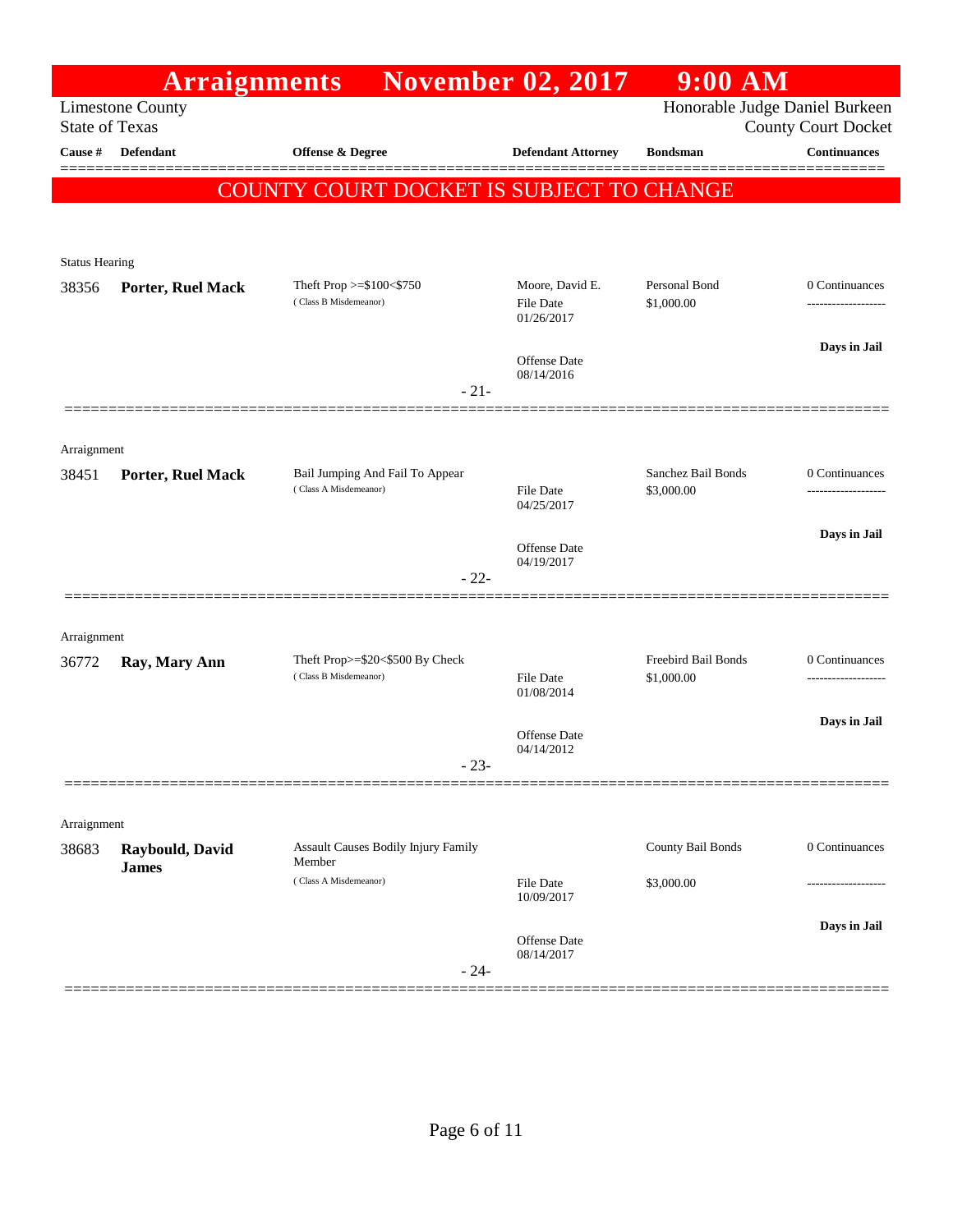|                       | <b>Arraignments</b>          |                                                                 | <b>November 02, 2017</b>       | $9:00$ AM                            |                                      |
|-----------------------|------------------------------|-----------------------------------------------------------------|--------------------------------|--------------------------------------|--------------------------------------|
| <b>State of Texas</b> | <b>Limestone County</b>      |                                                                 |                                | Honorable Judge Daniel Burkeen       | County Court Docket                  |
| Cause #               | <b>Defendant</b>             | <b>Offense &amp; Degree</b>                                     | <b>Defendant Attorney</b>      | <b>Bondsman</b>                      | <b>Continuances</b>                  |
|                       |                              | COUNTY COURT DOCKET IS SUBJECT TO CHANGE                        |                                |                                      |                                      |
|                       |                              |                                                                 |                                |                                      |                                      |
|                       |                              |                                                                 |                                |                                      |                                      |
| Arraignment           |                              |                                                                 |                                |                                      |                                      |
| 38691                 | Sanders, Mohaji              | Unl Carrying Weapon<br>(Class A Misdemeanor)                    | File Date<br>10/13/2017        | County Bail Bonds<br>\$3,000.00      | 0 Continuances<br>------------------ |
|                       |                              |                                                                 | Offense Date<br>08/25/2017     |                                      | Days in Jail                         |
|                       |                              | $-25-$                                                          |                                |                                      |                                      |
|                       |                              |                                                                 |                                |                                      |                                      |
| Arraignment<br>38692  | Sanders, Mohaji              | Poss Marij <2oz                                                 |                                | County Bail Bonds                    | 0 Continuances                       |
|                       |                              | (Class B Misdemeanor)                                           | File Date<br>10/13/2017        | \$2,000.00                           |                                      |
|                       |                              |                                                                 | <b>Offense</b> Date            |                                      | Days in Jail                         |
|                       |                              | $-26-$                                                          | 08/25/2017                     |                                      |                                      |
|                       |                              |                                                                 |                                |                                      |                                      |
| Arraignment           |                              |                                                                 |                                |                                      |                                      |
| 38667                 | <b>Shaver-Mayes, Mikelle</b> | Terroristic Threat Of Family/Household<br>(Class A Misdemeanor) |                                | Frankie Chapman Bail<br>Bonds - Waco | 0 Continuances                       |
|                       |                              |                                                                 | <b>File Date</b><br>09/27/2017 | \$1,000.00                           |                                      |
|                       |                              |                                                                 | Offense Date                   |                                      | Days in Jail                         |
|                       |                              | $-27-$                                                          | 08/03/2017                     |                                      |                                      |
|                       |                              |                                                                 |                                |                                      |                                      |
| Arraignment           |                              |                                                                 |                                |                                      |                                      |
| 38668                 | <b>Shaver-Mayes, Mikelle</b> | Harassment                                                      |                                | Frankie Chapman Bail<br>Bonds - Waco | 0 Continuances                       |
|                       |                              | (Class B Misdemeanor)                                           | File Date<br>09/27/2017        | \$1,000.00                           |                                      |
|                       |                              |                                                                 | Offense Date                   |                                      | Days in Jail                         |
|                       |                              | $-28-$                                                          | 08/03/2017                     |                                      |                                      |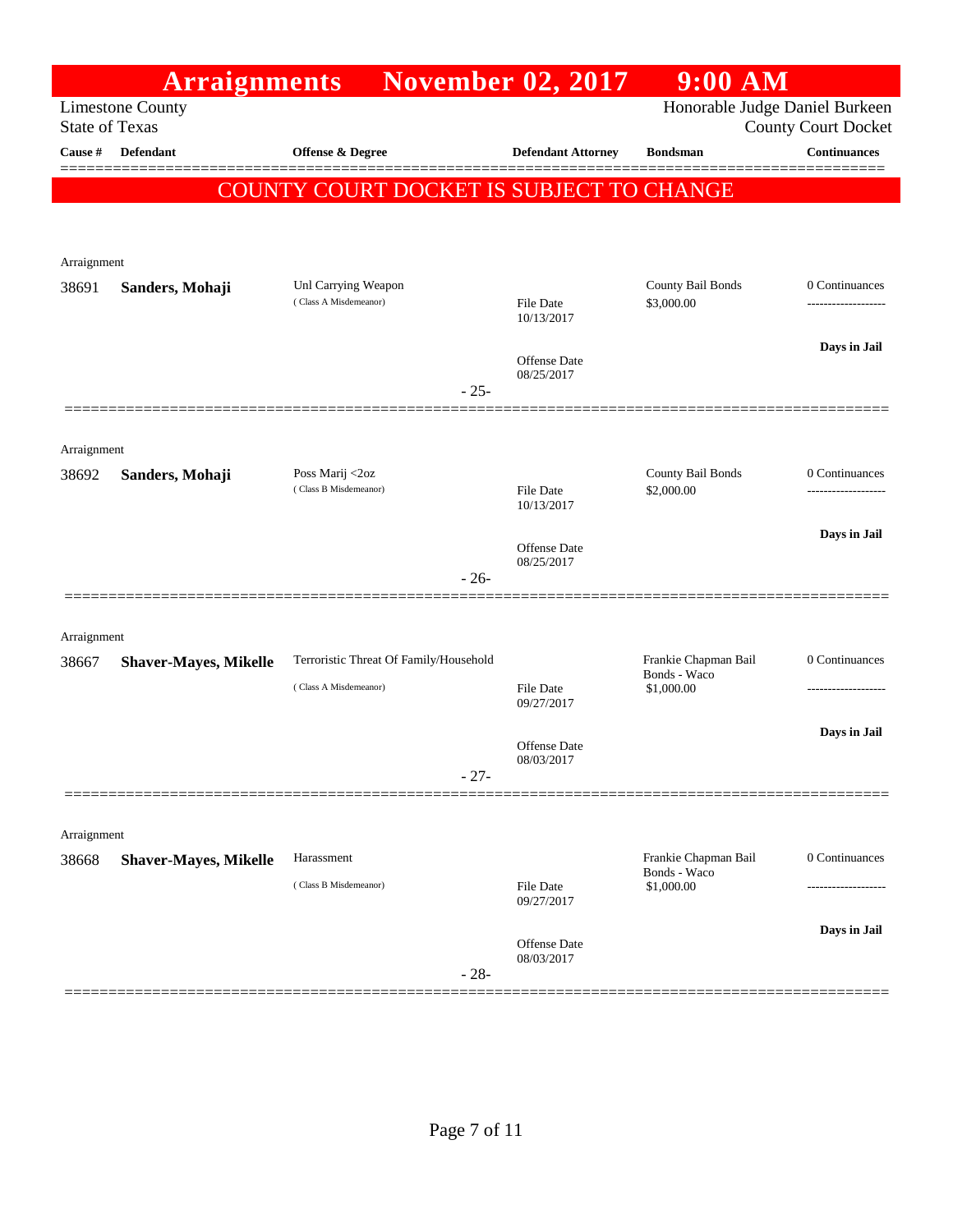|                       | <b>Arraignments</b>                              |                                                                          | <b>November 02, 2017</b>       | $9:00$ AM                       |                            |
|-----------------------|--------------------------------------------------|--------------------------------------------------------------------------|--------------------------------|---------------------------------|----------------------------|
|                       | <b>Limestone County</b><br><b>State of Texas</b> |                                                                          |                                | Honorable Judge Daniel Burkeen  | <b>County Court Docket</b> |
| Cause #               | <b>Defendant</b>                                 | <b>Offense &amp; Degree</b>                                              | <b>Defendant Attorney</b>      | <b>Bondsman</b>                 | <b>Continuances</b>        |
|                       |                                                  | COUNTY COURT DOCKET IS SUBJECT TO CHANGE                                 |                                |                                 |                            |
|                       |                                                  |                                                                          |                                |                                 |                            |
| Arraignment           |                                                  |                                                                          |                                |                                 |                            |
| 38676                 | Sikes, Bobby Joe, Jr.                            | Driving W/Lic Inv W/Prev<br>Conv/Susp/W/O Fin Res                        |                                | County Bail Bonds               | 0 Continuances             |
|                       |                                                  | (Class B Misdemeanor)                                                    | File Date<br>10/02/2017        | \$2,000.00                      |                            |
|                       |                                                  |                                                                          |                                |                                 | Days in Jail               |
|                       |                                                  |                                                                          | Offense Date<br>09/03/2017     |                                 |                            |
|                       |                                                  | $-29-$                                                                   |                                |                                 |                            |
| Arraignment           |                                                  |                                                                          |                                |                                 |                            |
| 38079                 | Simpson, Johnny Earl                             | Driving W/Lic Inv W/Prev<br>Conv/Susp/W/O Fin Res                        |                                | Personal Bond                   | 0 Continuances             |
|                       |                                                  | (Class B Misdemeanor)                                                    | File Date<br>07/21/2016        | \$1,500.00                      | ------------------         |
|                       |                                                  |                                                                          | Offense Date                   |                                 | Days in Jail               |
|                       |                                                  | $-30-$                                                                   | 06/09/2016                     |                                 |                            |
|                       |                                                  |                                                                          |                                |                                 |                            |
| <b>Status Hearing</b> |                                                  |                                                                          |                                |                                 |                            |
| 38403                 | <b>Speir, Lucas Wayne</b>                        | Poss Marij <2oz<br>(Class B Misdemeanor)                                 | Thomas, C Barrett<br>File Date | County Bail Bonds<br>\$2,500.00 | 0 Continuances             |
|                       |                                                  |                                                                          | 03/17/2017                     |                                 |                            |
|                       |                                                  |                                                                          | Offense Date<br>01/01/2017     |                                 | Days in Jail               |
|                       |                                                  | $-31-$                                                                   |                                |                                 |                            |
|                       |                                                  |                                                                          |                                |                                 |                            |
| Arraignment<br>38660  | <b>Speir, Lucas Wayne</b>                        | Bail Jumping And Fail To Appear; Bail                                    |                                | County Bail Bonds               | 0 Continuances             |
|                       |                                                  | Jumping And Fail To Appear<br>(Class A Misdemeanor; Class A Misdemeanor) | <b>File Date</b>               | \$4,000.00                      |                            |
|                       |                                                  |                                                                          | 09/20/2017                     |                                 | Days in Jail               |
|                       |                                                  |                                                                          | Offense Date<br>09/07/2017;    |                                 |                            |
|                       |                                                  | $-32-$                                                                   | 09/07/2017                     |                                 |                            |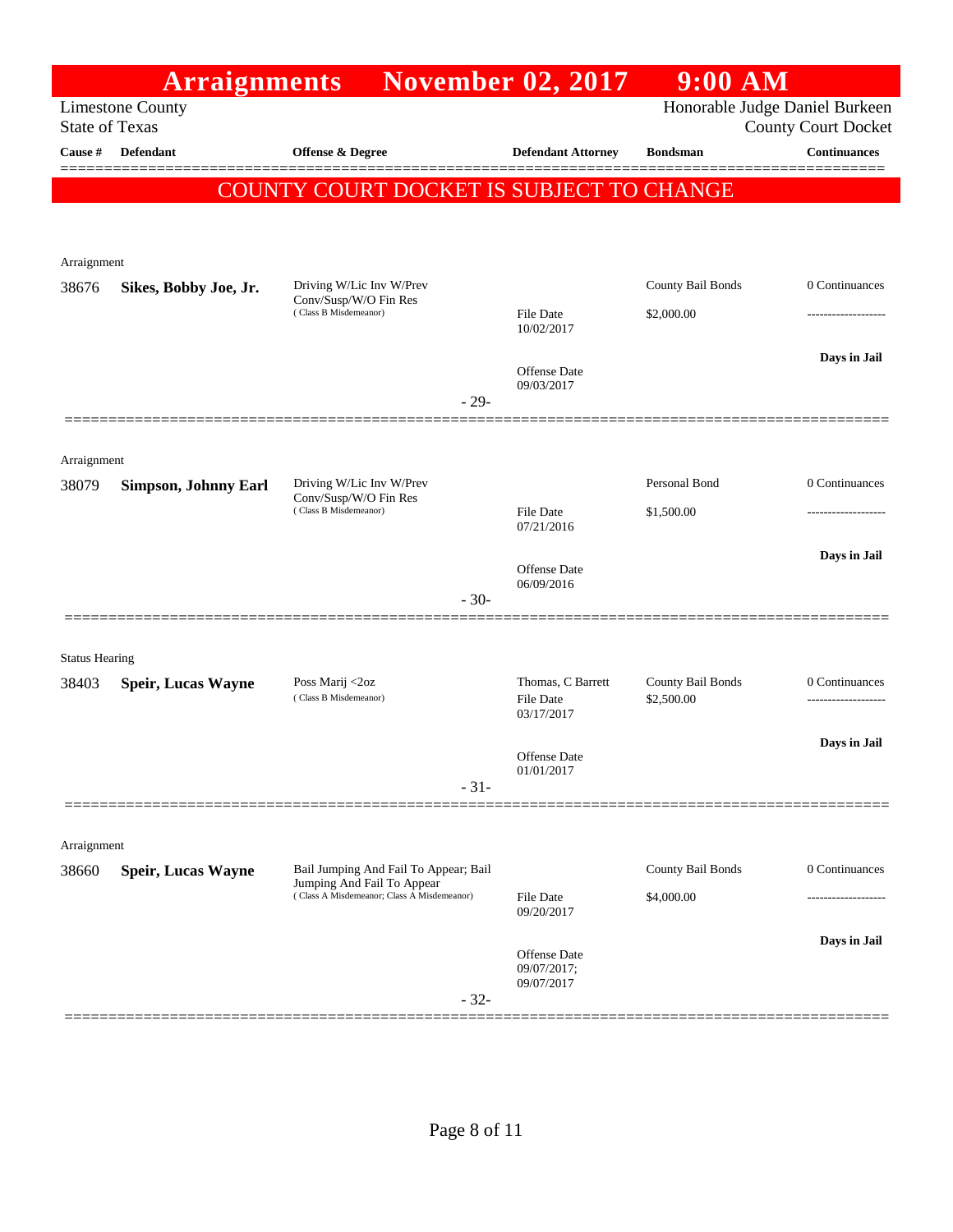|                                  | <b>Arraignments</b>                         |                                                     |        | <b>November 02, 2017</b>       | $9:00$ AM         |                                                   |
|----------------------------------|---------------------------------------------|-----------------------------------------------------|--------|--------------------------------|-------------------|---------------------------------------------------|
|                                  | <b>Limestone County</b>                     |                                                     |        |                                |                   | Honorable Judge Daniel Burkeen                    |
| <b>State of Texas</b><br>Cause # | <b>Defendant</b>                            |                                                     |        |                                | <b>Bondsman</b>   | <b>County Court Docket</b><br><b>Continuances</b> |
|                                  |                                             | <b>Offense &amp; Degree</b>                         |        | <b>Defendant Attorney</b>      |                   |                                                   |
|                                  |                                             | COUNTY COURT DOCKET IS SUBJECT TO CHANGE            |        |                                |                   |                                                   |
|                                  |                                             |                                                     |        |                                |                   |                                                   |
| Arraignment                      |                                             |                                                     |        |                                |                   |                                                   |
| 38699                            | Talamantez, Pablo                           | Poss Marij <2oz                                     |        |                                | County Bail Bonds | 0 Continuances                                    |
|                                  | Rodriguez                                   | (Class B Misdemeanor)                               |        | <b>File Date</b>               | \$2,000.00        |                                                   |
|                                  |                                             |                                                     |        | 10/13/2017                     |                   |                                                   |
|                                  |                                             |                                                     |        | Offense Date                   |                   | Days in Jail                                      |
|                                  |                                             |                                                     |        | 09/22/2017                     |                   |                                                   |
|                                  |                                             |                                                     | $-33-$ |                                |                   |                                                   |
|                                  |                                             |                                                     |        |                                |                   |                                                   |
| Arraignment                      |                                             | Poss Marij <2oz                                     |        |                                | County Bail Bonds | 0 Continuances                                    |
| 38693                            | <b>Teverbaugh, Jonathan</b><br><b>David</b> |                                                     |        |                                |                   |                                                   |
|                                  |                                             | (Class B Misdemeanor)                               |        | <b>File Date</b><br>10/13/2017 | \$2,000.00        |                                                   |
|                                  |                                             |                                                     |        |                                |                   | Days in Jail                                      |
|                                  |                                             |                                                     |        | Offense Date<br>09/23/2017     |                   |                                                   |
|                                  |                                             |                                                     | $-34-$ |                                |                   |                                                   |
|                                  |                                             |                                                     |        |                                |                   |                                                   |
| Arraignment                      |                                             |                                                     |        |                                |                   |                                                   |
| 38694                            | <b>Teverbaugh, Megan</b><br><b>Michelle</b> | Poss Marij <2oz                                     |        |                                | County Bail Bonds | 0 Continuances                                    |
|                                  |                                             | (Class B Misdemeanor)                               |        | <b>File Date</b><br>10/13/2017 | \$2,000.00        |                                                   |
|                                  |                                             |                                                     |        |                                |                   |                                                   |
|                                  |                                             |                                                     |        | Offense Date<br>09/23/2017     |                   | Days in Jail                                      |
|                                  |                                             |                                                     | $-35-$ |                                |                   |                                                   |
|                                  |                                             |                                                     |        |                                |                   |                                                   |
| Arraignment                      |                                             |                                                     |        |                                |                   |                                                   |
| 38697                            | Williams,                                   | Fail To Identify Fugitive Intent Give<br>False Info |        |                                | County Bail Bonds | 0 Continuances                                    |
|                                  | <b>Lamonderick Lamont</b>                   | (Class A Misdemeanor)                               |        | <b>File Date</b>               | \$2,000.00        |                                                   |
|                                  |                                             |                                                     |        | 10/13/2017                     |                   |                                                   |
|                                  |                                             |                                                     |        | Offense Date                   |                   | Days in Jail                                      |
|                                  |                                             |                                                     | $-36-$ | 08/27/2017                     |                   |                                                   |
|                                  |                                             |                                                     |        |                                |                   |                                                   |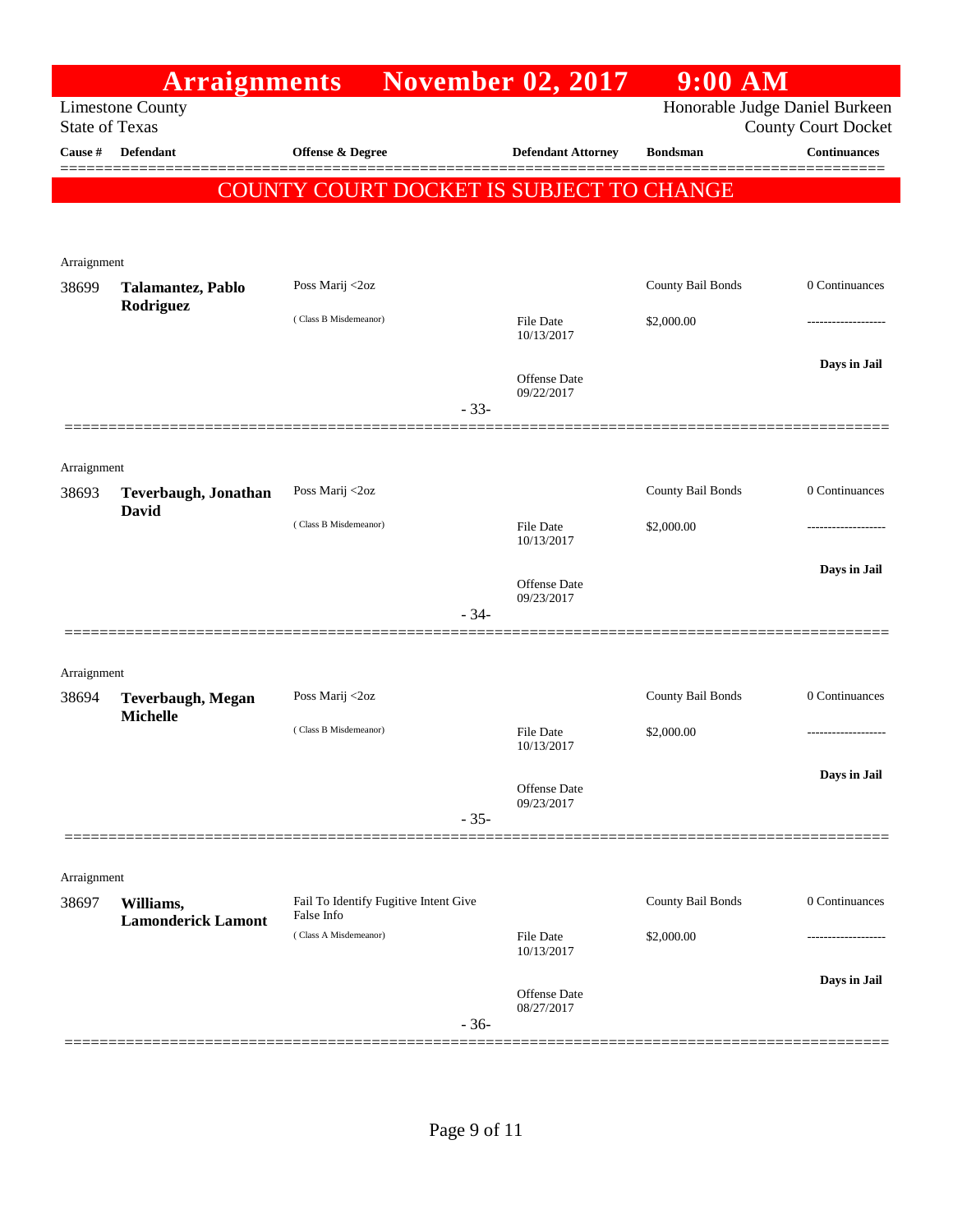|                       | <b>Arraignments</b>                              |                                                   |        | <b>November 02, 2017</b>          | $9:00$ AM         |                                                              |
|-----------------------|--------------------------------------------------|---------------------------------------------------|--------|-----------------------------------|-------------------|--------------------------------------------------------------|
|                       | <b>Limestone County</b><br><b>State of Texas</b> |                                                   |        |                                   |                   | Honorable Judge Daniel Burkeen<br><b>County Court Docket</b> |
| Cause #               | <b>Defendant</b>                                 | <b>Offense &amp; Degree</b>                       |        | <b>Defendant Attorney</b>         | <b>Bondsman</b>   | <b>Continuances</b>                                          |
|                       |                                                  | COUNTY COURT DOCKET IS SUBJECT TO CHANGE          |        |                                   |                   |                                                              |
| Arraignment           |                                                  |                                                   |        |                                   |                   |                                                              |
| 38698                 | Williams,<br><b>Lamonderick Lamont</b>           | Driving W/Lic Inv W/Prev<br>Conv/Susp/W/O Fin Res |        |                                   | County Bail Bonds | 0 Continuances                                               |
|                       |                                                  | (Class B Misdemeanor)                             |        | File Date<br>10/13/2017           | \$1,000.00        |                                                              |
|                       |                                                  |                                                   |        | Offense Date<br>08/27/2017        |                   | Days in Jail                                                 |
|                       |                                                  |                                                   | $-37-$ |                                   |                   |                                                              |
| <b>Status Hearing</b> |                                                  |                                                   |        |                                   |                   |                                                              |
| 38124                 | <b>Wimberly, Toryee</b><br><b>David</b>          | Driving W/Lic Inv W/Prev<br>Conv/Susp/W/O Fin Res |        |                                   | Personal Bond     | 0 Continuances                                               |
|                       |                                                  | (Class B Misdemeanor)                             |        | File Date<br>08/16/2016           | \$2,000.00        |                                                              |
|                       |                                                  |                                                   |        | Offense Date<br>04/30/2016        |                   | Days in Jail                                                 |
|                       |                                                  |                                                   | $-38-$ |                                   |                   |                                                              |
| <b>Status Hearing</b> |                                                  |                                                   |        |                                   |                   |                                                              |
| 38274                 | <b>Wimberly, Toryee</b><br>David                 | Bail Jumping And Fail To Appear                   |        |                                   | Personal Bond     | 0 Continuances                                               |
|                       |                                                  | (Class A Misdemeanor)                             |        | <b>File Date</b><br>12/02/2016    | \$1,000.00        | .                                                            |
|                       |                                                  |                                                   |        | Offense Date                      |                   | Days in Jail                                                 |
|                       |                                                  |                                                   | $-39-$ | 11/22/2016                        |                   |                                                              |
| Arraignment           |                                                  |                                                   |        |                                   |                   |                                                              |
| 38405                 | <b>Wimberly, Toryee</b><br><b>David</b>          | Driving W/Lic Inv W/Prev<br>Conv/Susp/W/O Fin Res |        |                                   | Personal Bond     | 0 Continuances                                               |
|                       |                                                  | (Class B Misdemeanor)                             |        | <b>File Date</b><br>03/17/2017    | \$1,000.00        | -----------------                                            |
|                       |                                                  |                                                   | $-40-$ | <b>Offense</b> Date<br>02/26/2017 |                   | Days in Jail                                                 |